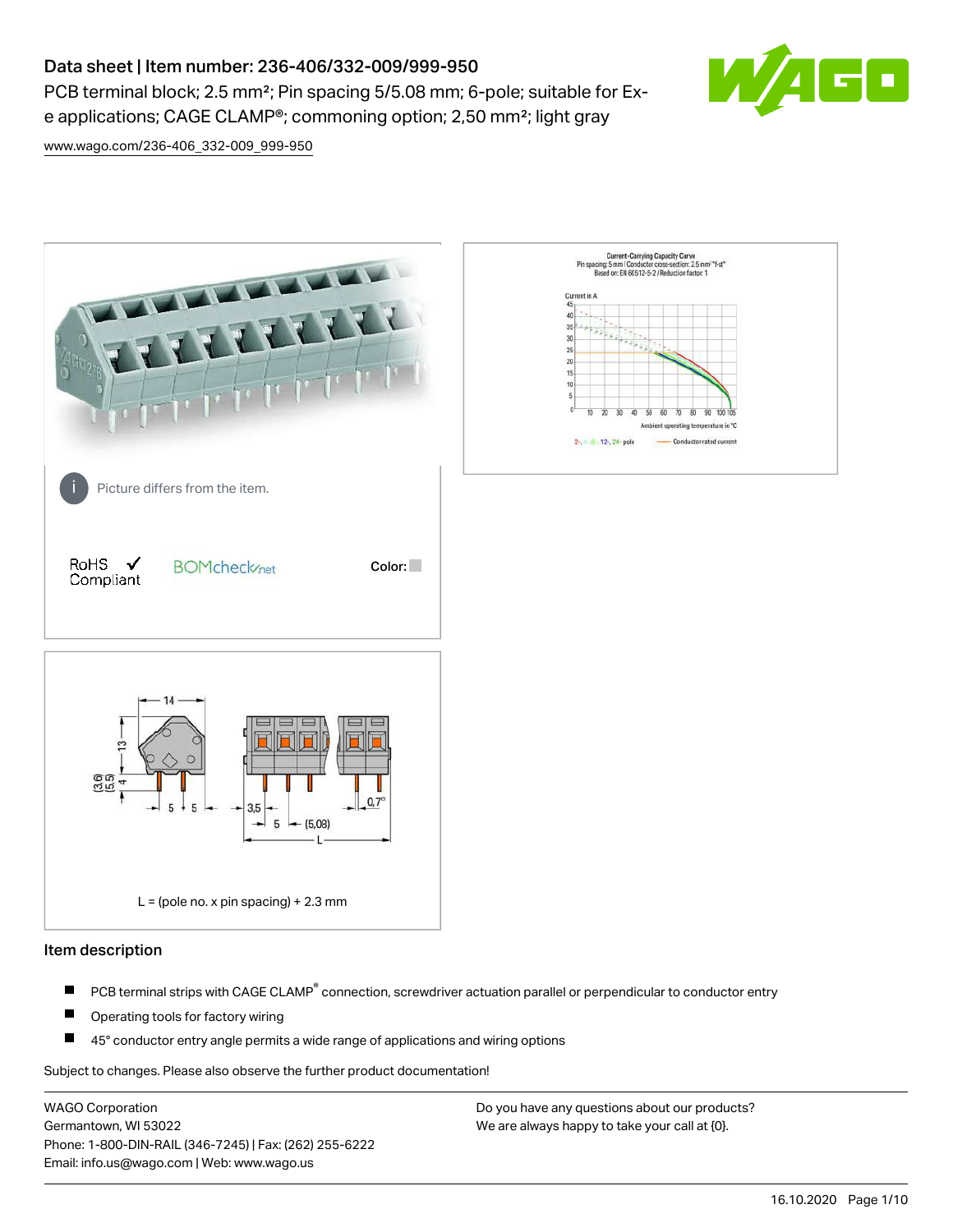

Set to metric or inch pin spacing by compressing PCB terminal strips or pulling them apart

# Data

Electrical data

#### Ex information

| Ratings per                | ATEX: PTB 06 ATEX 1061 U / IECEx: PTB 06.0042 U |  |
|----------------------------|-------------------------------------------------|--|
| Rated voltage EN (Ex e II) | 176 V                                           |  |
| Rated current (Ex e II)    | 16 A                                            |  |

### Connection data

| Connection technology                             | CAGE CLAMP®                            |
|---------------------------------------------------|----------------------------------------|
| Actuation type                                    | Operating tool                         |
| Solid conductor                                   | $0.082.5$ mm <sup>2</sup> / 28  12 AWG |
| Fine-stranded conductor                           | $0.082.5$ mm <sup>2</sup> / 28  12 AWG |
| Fine-stranded conductor; with insulated ferrule   | $0.251.5$ mm <sup>2</sup>              |
| Fine-stranded conductor; with uninsulated ferrule | $0.251.5$ mm <sup>2</sup>              |
| Strip length                                      | $56$ mm / 0.2 $$ 0.24 inch             |
| Conductor connection direction to PCB             | 45°                                    |
| Pole No.                                          | 6                                      |
| Total number of connection points                 | 6                                      |
| Total number of potentials                        | 6                                      |
| Number of connection types                        |                                        |
| Number of levels                                  | 1                                      |
| Note (conductor cross-section)                    | 12 AWG: THHN, THWN                     |

# Physical data

| Pin spacing                          | 5/5.08 mm / 0.197/0.2 inch |
|--------------------------------------|----------------------------|
| Width                                | 32.3 mm / 1.272 inch       |
| Height                               | 18.5 mm / 0.728 inch       |
| Height from the surface              | 13 mm / 0.512 inch         |
| Depth                                | 14 mm / 0.551 inch         |
| Solder pin length                    | $5.5 \,\mathrm{mm}$        |
| Solder pin dimensions                | $0.7 \times 0.7$ mm        |
| Drilled hole diameter with tolerance | $1.1$ <sup>(+0.1)</sup> mm |

Subject to changes. Please also observe the further product documentation!

| <b>WAGO Corporation</b>                                | Do you have any questions about our products? |
|--------------------------------------------------------|-----------------------------------------------|
| Germantown, WI 53022                                   | We are always happy to take your call at {0}. |
| Phone: 1-800-DIN-RAIL (346-7245)   Fax: (262) 255-6222 |                                               |
| Email: info.us@wago.com   Web: www.wago.us             |                                               |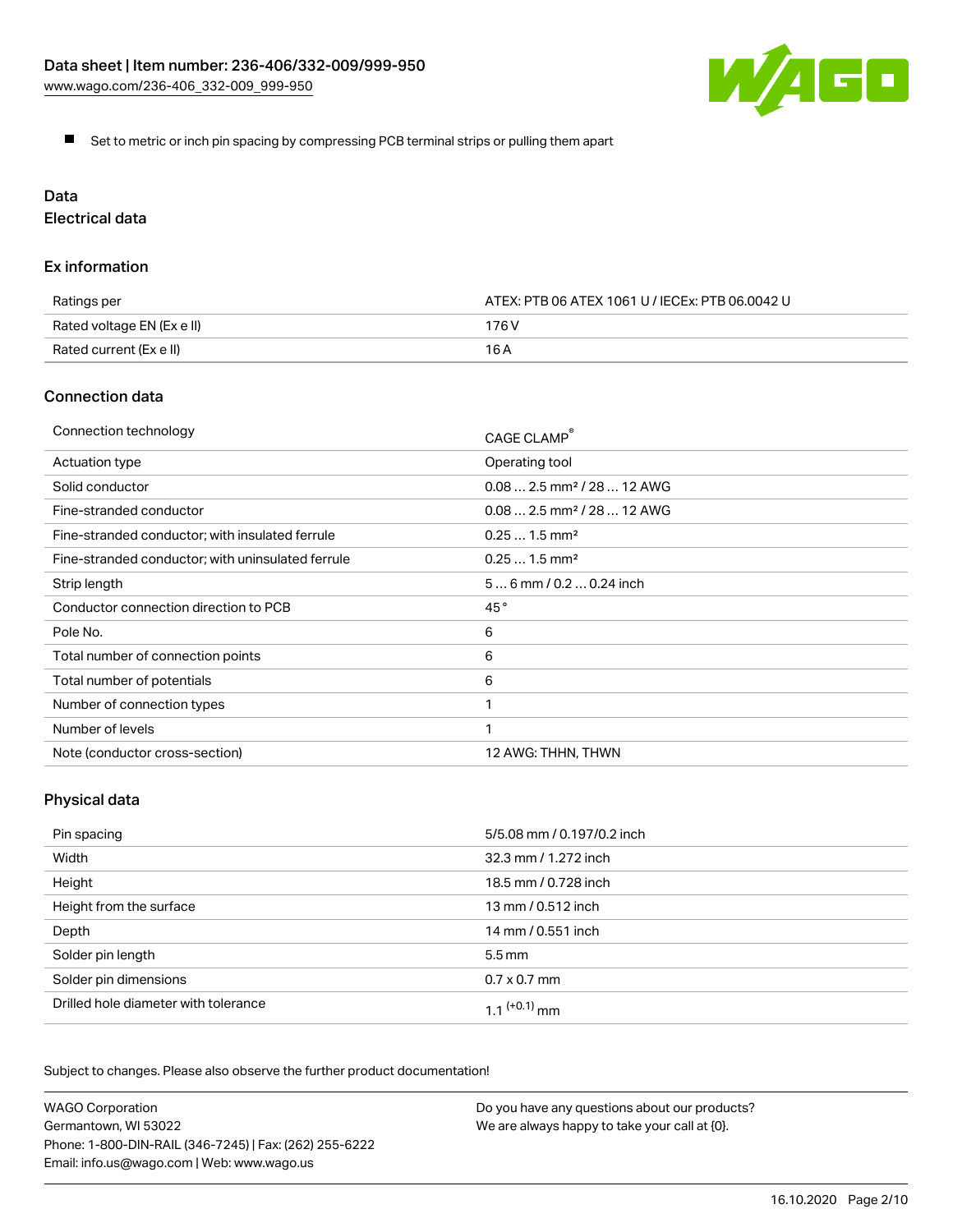

## PCB contact

| PCB contact                         | THT                                      |
|-------------------------------------|------------------------------------------|
| Solder pin arrangement              | over the entire terminal strip (in-line) |
| Number of solder pins per potential |                                          |

## Material Data

| Color                       | light gray                              |
|-----------------------------|-----------------------------------------|
| Material group              |                                         |
| Insulation material         | Polyamide (PA66)                        |
| Flammability class per UL94 | V <sub>0</sub>                          |
| Clamping spring material    | Chrome nickel spring steel (CrNi)       |
| Contact material            | Electrolytic copper ( $E_{\text{Cl}}$ ) |
| Contact plating             | tin-plated                              |
| Weight                      | 1.1 <sub>g</sub>                        |

## Environmental Requirements

| Limit temperature range | $-60+105 °C$ |
|-------------------------|--------------|
|-------------------------|--------------|

## Commercial data

| Product Group     | 4 (Printed Circuit) |
|-------------------|---------------------|
| Packaging type    | <b>BOX</b>          |
| Country of origin | CH.                 |
| <b>GTIN</b>       | 4017332630658       |

#### Approvals / Certificates

#### Ex-Approvals

| Logo       | Approval                                                                                 | <b>Additional Approval Text</b> | Certificate<br>name                                              |
|------------|------------------------------------------------------------------------------------------|---------------------------------|------------------------------------------------------------------|
| <b>AEx</b> | <b>AEx</b><br>UL International Germany GmbH c/o Physikalisch<br>Technische Bundesanstalt | UL 60079                        | E185892<br>sec.3                                                 |
|            | <b>ATEx</b><br>Physikalisch Technische Bundesanstalt (PTB)                               | EN 60079                        | PTB 06<br>Atex 1061<br>U (II $2$ G Ex<br>ell bzw. I<br>M2 Ex el) |

Subject to changes. Please also observe the further product documentation!

| <b>WAGO Corporation</b>                                | Do you have any questions about our products? |
|--------------------------------------------------------|-----------------------------------------------|
| Germantown, WI 53022                                   | We are always happy to take your call at {0}. |
| Phone: 1-800-DIN-RAIL (346-7245)   Fax: (262) 255-6222 |                                               |
| Email: info.us@wago.com   Web: www.wago.us             |                                               |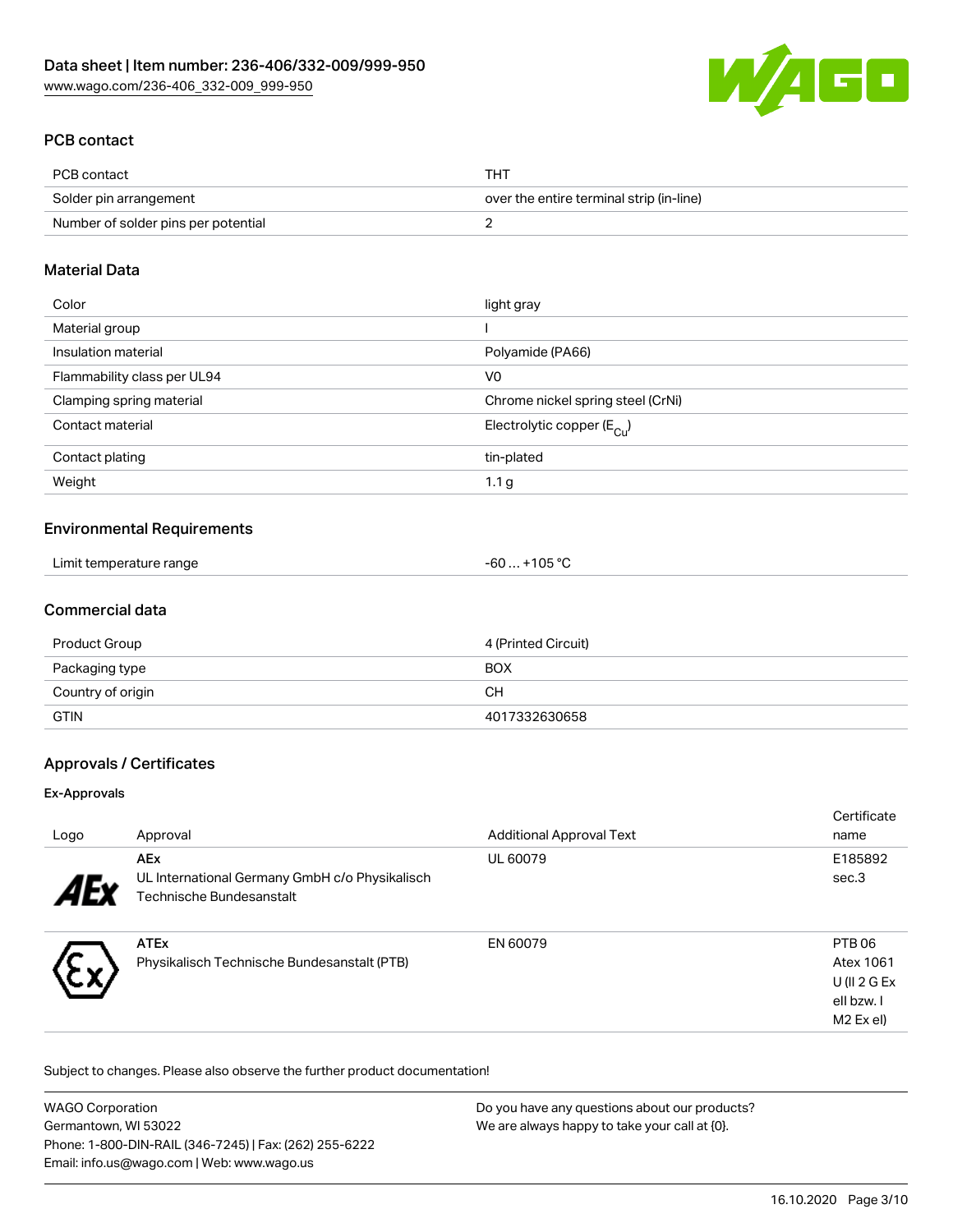



IECEx Physikalisch Technische Bundesanstalt

IEC 60079 IECEx PTB 06.0042U

Counterpart

## Compatible products

| tools                      |                                                                                                                                                                                      |                                  |
|----------------------------|--------------------------------------------------------------------------------------------------------------------------------------------------------------------------------------|----------------------------------|
|                            | Item no.: 210-657<br>Operating tool; Blade: 3.5 x 0.5 mm; with a partially insulated shaft; short; multicoloured                                                                     | www.wago.com/210-657             |
|                            | Item no.: 210-658<br>Operating tool; Blade: 3.5 x 0.5 mm; with a partially insulated shaft; angled; short; multicoloured                                                             | www.wago.com/210-658             |
|                            | Item no.: 210-720<br>Operating tool; Blade: 3.5 x 0.5 mm; with a partially insulated shaft; multicoloured                                                                            | www.wago.com/210-720             |
|                            | Item no.: 236-332<br>Operating tool; natural                                                                                                                                         | www.wago.com/236-332             |
|                            | Item no.: 236-335<br>Operating tool; gray                                                                                                                                            | www.wago.com/236-335             |
| <b>Marking accessories</b> |                                                                                                                                                                                      |                                  |
|                            | Item no.: 210-332/500-202<br>Marking strips; as a DIN A4 sheet; MARKED; 1-16 (160x); Height of marker strip: 3 mm; Strip length 182<br>mm; Horizontal marking; Self-adhesive; white  | www.wago.com/210-332<br>/500-202 |
|                            | Item no.: 210-332/500-204<br>Marking strips; as a DIN A4 sheet; MARKED; 17-32 (160x); Height of marker strip: 3 mm; Strip length<br>182 mm; Horizontal marking; Self-adhesive; white | www.wago.com/210-332<br>/500-204 |
|                            | Item no.: 210-332/500-205<br>Marking strips; as a DIN A4 sheet; MARKED; 1-32 (80x); Height of marker strip: 3 mm; Strip length 182<br>mm; Horizontal marking; Self-adhesive; white   | www.wago.com/210-332<br>/500-205 |
|                            | Item no.: 210-332/500-206<br>Marking strips; as a DIN A4 sheet; MARKED; 33-48 (160x); Height of marker strip: 3 mm; Strip length<br>182 mm; Horizontal marking; Self-adhesive; white | www.wago.com/210-332<br>/500-206 |
|                            | Item no.: 210-332/508-202<br>Marking strips; as a DIN A4 sheet; MARKED; 1-16 (160x); Height of marker strip: 3 mm; Strip length 182<br>mm; Horizontal marking; Self-adhesive; white  | www.wago.com/210-332<br>/508-202 |

WAGO Corporation Germantown, WI 53022 Phone: 1-800-DIN-RAIL (346-7245) | Fax: (262) 255-6222 Email: info.us@wago.com | Web: www.wago.us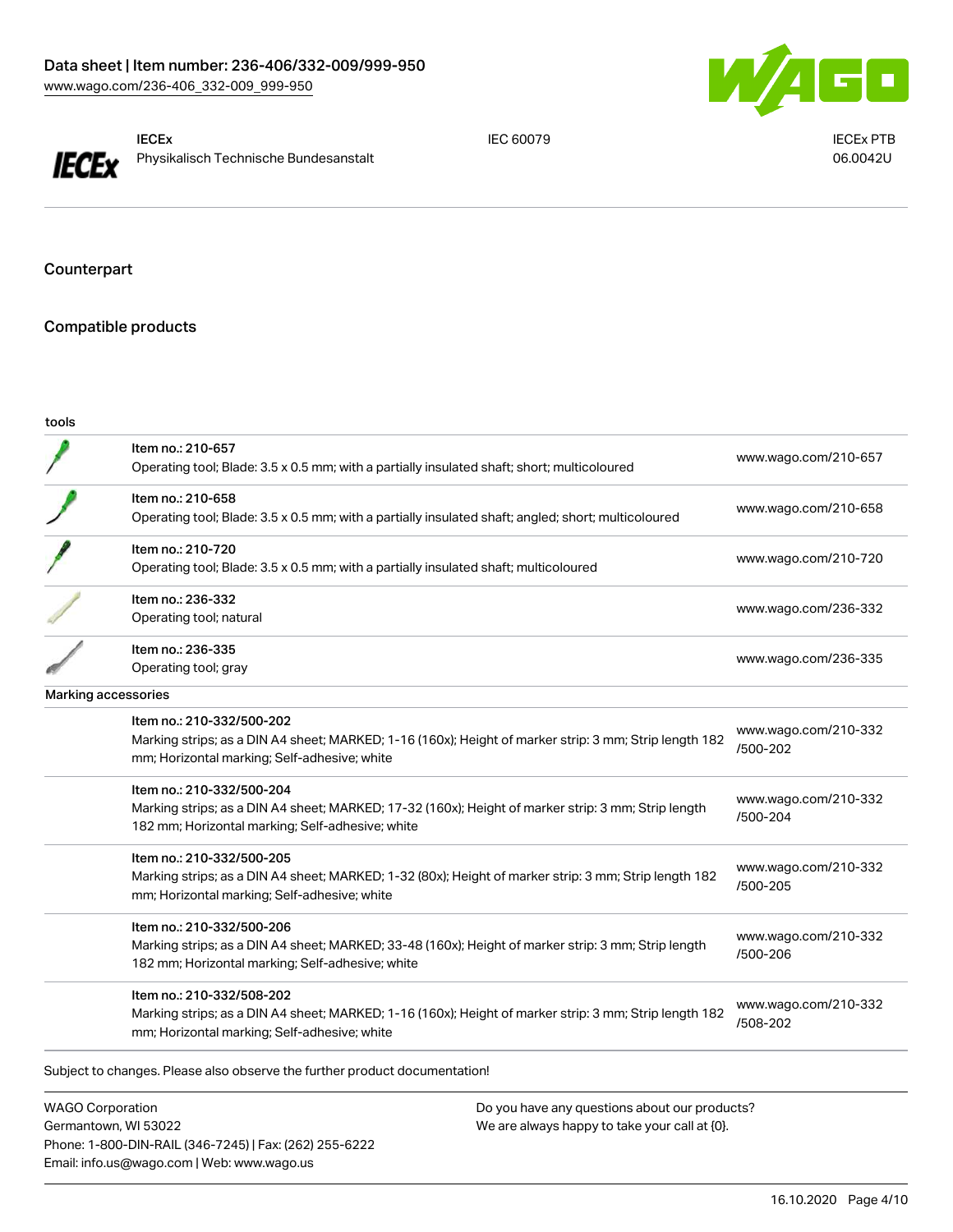[www.wago.com/236-406\\_332-009\\_999-950](http://www.wago.com/236-406_332-009_999-950)



|         | Item no.: 210-332/508-204<br>Marking strips; as a DIN A4 sheet; MARKED; 17-32 (160x); Height of marker strip: 3 mm; Strip length<br>182 mm; Horizontal marking; Self-adhesive; white | www.wago.com/210-332<br>/508-204 |
|---------|--------------------------------------------------------------------------------------------------------------------------------------------------------------------------------------|----------------------------------|
|         | Item no.: 210-332/508-205<br>Marking strips; as a DIN A4 sheet; MARKED; 1-32 (80x); Height of marker strip: 3 mm; Strip length 182<br>mm; Horizontal marking; Self-adhesive; white   | www.wago.com/210-332<br>/508-205 |
|         | Item no.: 210-332/508-206<br>Marking strips; as a DIN A4 sheet; MARKED; 33-48 (160x); Height of marker strip: 3 mm; Strip length<br>182 mm; Horizontal marking; Self-adhesive; white | www.wago.com/210-332<br>/508-206 |
| ferrule |                                                                                                                                                                                      |                                  |
|         | Item no.: 216-101<br>Ferrule; Sleeve for 0.5 mm <sup>2</sup> / AWG 22; uninsulated; electro-tin plated; silver-colored                                                               | www.wago.com/216-101             |
|         | Item no.: 216-102<br>Ferrule; Sleeve for 0.75 mm <sup>2</sup> / AWG 20; uninsulated; electro-tin plated; silver-colored                                                              | www.wago.com/216-102             |
|         | Item no.: 216-103<br>Ferrule; Sleeve for 1 mm <sup>2</sup> / AWG 18; uninsulated; electro-tin plated                                                                                 | www.wago.com/216-103             |
|         | Item no.: 216-104<br>Ferrule; Sleeve for 1.5 mm <sup>2</sup> / AWG 16; uninsulated; electro-tin plated; silver-colored                                                               | www.wago.com/216-104             |
|         | Item no.: 216-121<br>Ferrule; Sleeve for 0.5 mm <sup>2</sup> / AWG 22; uninsulated; electro-tin plated; silver-colored                                                               | www.wago.com/216-121             |
|         | Item no.: 216-122<br>Ferrule; Sleeve for 0.75 mm <sup>2</sup> / AWG 20; uninsulated; electro-tin plated; silver-colored                                                              | www.wago.com/216-122             |
|         | Item no.: 216-123<br>Ferrule; Sleeve for 1 mm <sup>2</sup> / AWG 18; uninsulated; electro-tin plated; silver-colored                                                                 | www.wago.com/216-123             |
|         | Item no.: 216-124<br>Ferrule; Sleeve for 1.5 mm <sup>2</sup> / AWG 16; uninsulated; electro-tin plated                                                                               | www.wago.com/216-124             |
|         | Item no.: 216-131<br>Ferrule; Sleeve for 0.25 mm <sup>2</sup> / AWG 24; uninsulated; electro-tin plated; silver-colored                                                              | www.wago.com/216-131             |
|         | Item no.: 216-132<br>Ferrule; Sleeve for 0.34 mm <sup>2</sup> / AWG 24; uninsulated; electro-tin plated                                                                              | www.wago.com/216-132             |
|         | Item no.: 216-141<br>Ferrule; Sleeve for 0.5 mm <sup>2</sup> / 20 AWG; uninsulated; electro-tin plated; electrolytic copper; gastight<br>crimped; acc. to DIN 46228, Part 1/08.92    | www.wago.com/216-141             |
|         | Item no.: 216-142<br>Ferrule; Sleeve for 0.75 mm <sup>2</sup> / 18 AWG; uninsulated; electro-tin plated; electrolytic copper; gastight<br>crimped; acc. to DIN 46228, Part 1/08.92   | www.wago.com/216-142             |
|         | Item no.: 216-143<br>Ferrule; Sleeve for 1 mm <sup>2</sup> / AWG 18; uninsulated; electro-tin plated; electrolytic copper; gastight<br>crimped; acc. to DIN 46228, Part 1/08.92      | www.wago.com/216-143             |
|         | Item no.: 216-144                                                                                                                                                                    |                                  |

Subject to changes. Please also observe the further product documentation!

WAGO Corporation Germantown, WI 53022 Phone: 1-800-DIN-RAIL (346-7245) | Fax: (262) 255-6222 Email: info.us@wago.com | Web: www.wago.us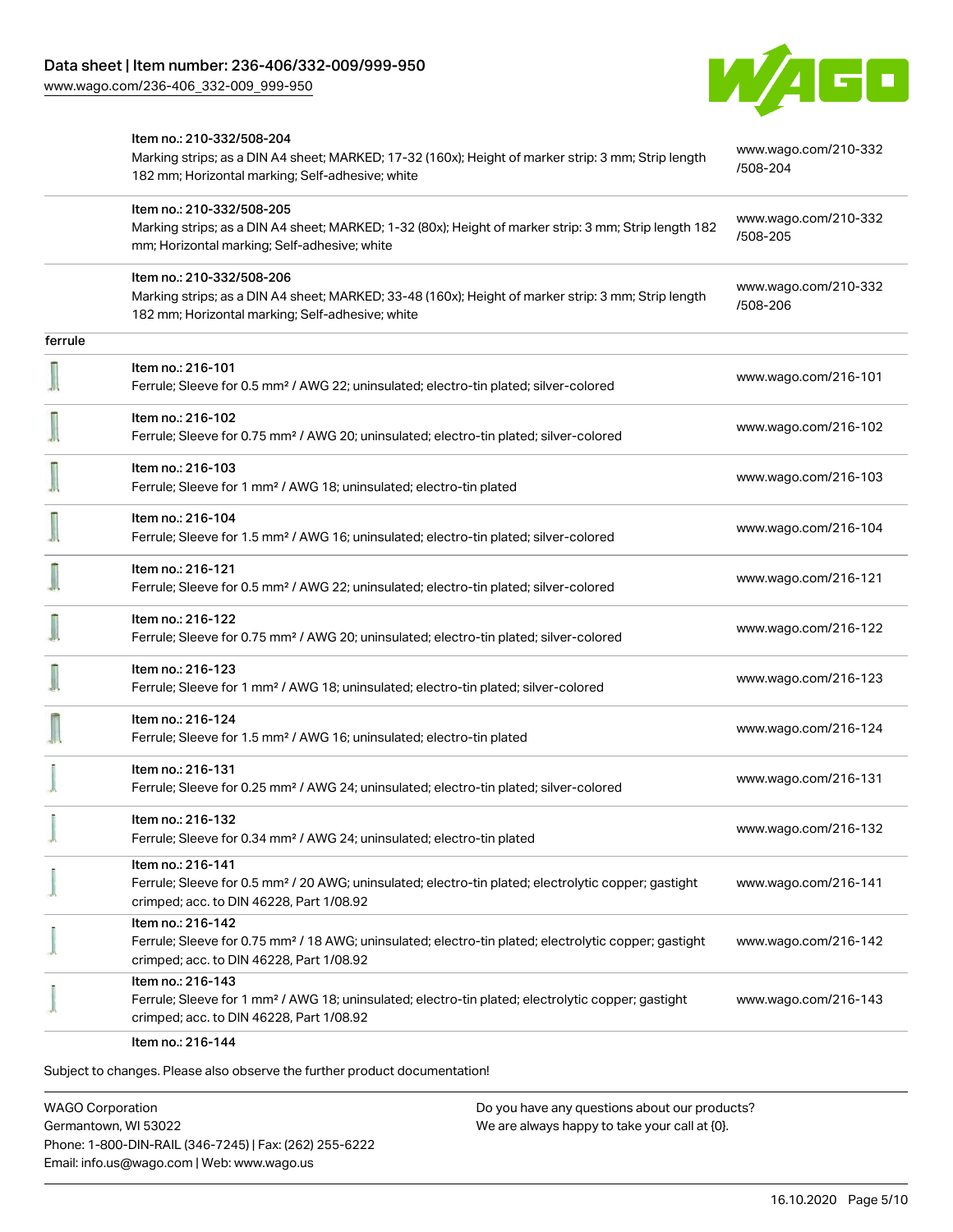### Data sheet | Item number: 236-406/332-009/999-950

[www.wago.com/236-406\\_332-009\\_999-950](http://www.wago.com/236-406_332-009_999-950)



|   | Ferrule; Sleeve for 1.5 mm <sup>2</sup> / AWG 16; uninsulated; electro-tin plated; electrolytic copper; gastight<br>crimped; acc. to DIN 46228, Part 1/08.92; silver-colored                            | www.wago.com/216-144 |
|---|---------------------------------------------------------------------------------------------------------------------------------------------------------------------------------------------------------|----------------------|
|   | Item no.: 216-151<br>Ferrule; Sleeve for 0.25 mm <sup>2</sup> / AWG 24; uninsulated; electro-tin plated                                                                                                 | www.wago.com/216-151 |
|   | Item no.: 216-152<br>Ferrule; Sleeve for 0.34 mm <sup>2</sup> / AWG 24; uninsulated; electro-tin plated                                                                                                 | www.wago.com/216-152 |
|   | Item no.: 216-201<br>Ferrule; Sleeve for 0.5 mm <sup>2</sup> / 20 AWG; insulated; electro-tin plated; white                                                                                             | www.wago.com/216-201 |
|   | Item no.: 216-202<br>Ferrule; Sleeve for 0.75 mm <sup>2</sup> / 18 AWG; insulated; electro-tin plated; gray                                                                                             | www.wago.com/216-202 |
| П | Item no.: 216-203<br>Ferrule; Sleeve for 1 mm <sup>2</sup> / AWG 18; insulated; electro-tin plated; red                                                                                                 | www.wago.com/216-203 |
|   | Item no.: 216-204<br>Ferrule; Sleeve for 1.5 mm <sup>2</sup> / AWG 16; insulated; electro-tin plated; black                                                                                             | www.wago.com/216-204 |
|   | Item no.: 216-221<br>Ferrule; Sleeve for 0.5 mm <sup>2</sup> / 20 AWG; insulated; electro-tin plated; white                                                                                             | www.wago.com/216-221 |
|   | Item no.: 216-222<br>Ferrule; Sleeve for 0.75 mm <sup>2</sup> / 18 AWG; insulated; electro-tin plated; gray                                                                                             | www.wago.com/216-222 |
| n | Item no.: 216-223<br>Ferrule; Sleeve for 1 mm <sup>2</sup> / AWG 18; insulated; electro-tin plated; red                                                                                                 | www.wago.com/216-223 |
|   | Item no.: 216-224<br>Ferrule; Sleeve for 1.5 mm <sup>2</sup> / AWG 16; insulated; electro-tin plated; black                                                                                             | www.wago.com/216-224 |
|   | Item no.: 216-241<br>Ferrule; Sleeve for 0.5 mm <sup>2</sup> / 20 AWG; insulated; electro-tin plated; electrolytic copper; gastight<br>crimped; acc. to DIN 46228, Part 4/09.90; white                  | www.wago.com/216-241 |
|   | Item no.: 216-242<br>Ferrule; Sleeve for 0.75 mm <sup>2</sup> / 18 AWG; insulated; electro-tin plated; electrolytic copper; gastight<br>crimped; acc. to DIN 46228, Part 4/09.90; gray                  | www.wago.com/216-242 |
|   | Item no.: 216-243<br>Ferrule; Sleeve for 1 mm <sup>2</sup> / AWG 18; insulated; electro-tin plated; electrolytic copper; gastight crimped; www.wago.com/216-243<br>acc. to DIN 46228, Part 4/09.90; red |                      |
|   | Item no.: 216-244<br>Ferrule; Sleeve for 1.5 mm <sup>2</sup> / AWG 16; insulated; electro-tin plated; electrolytic copper; gastight<br>crimped; acc. to DIN 46228, Part 4/09.90; black                  | www.wago.com/216-244 |
|   | Item no.: 216-262<br>Ferrule; Sleeve for 0.75 mm <sup>2</sup> / 18 AWG; insulated; electro-tin plated; electrolytic copper; gastight<br>crimped; acc. to DIN 46228, Part 4/09.90; gray                  | www.wago.com/216-262 |
|   | Item no.: 216-263<br>Ferrule; Sleeve for 1 mm <sup>2</sup> / AWG 18; insulated; electro-tin plated; electrolytic copper; gastight crimped; www.wago.com/216-263<br>acc. to DIN 46228, Part 4/09.90; red |                      |
|   | Item no.: 216-264                                                                                                                                                                                       |                      |

Subject to changes. Please also observe the further product documentation!

WAGO Corporation Germantown, WI 53022 Phone: 1-800-DIN-RAIL (346-7245) | Fax: (262) 255-6222 Email: info.us@wago.com | Web: www.wago.us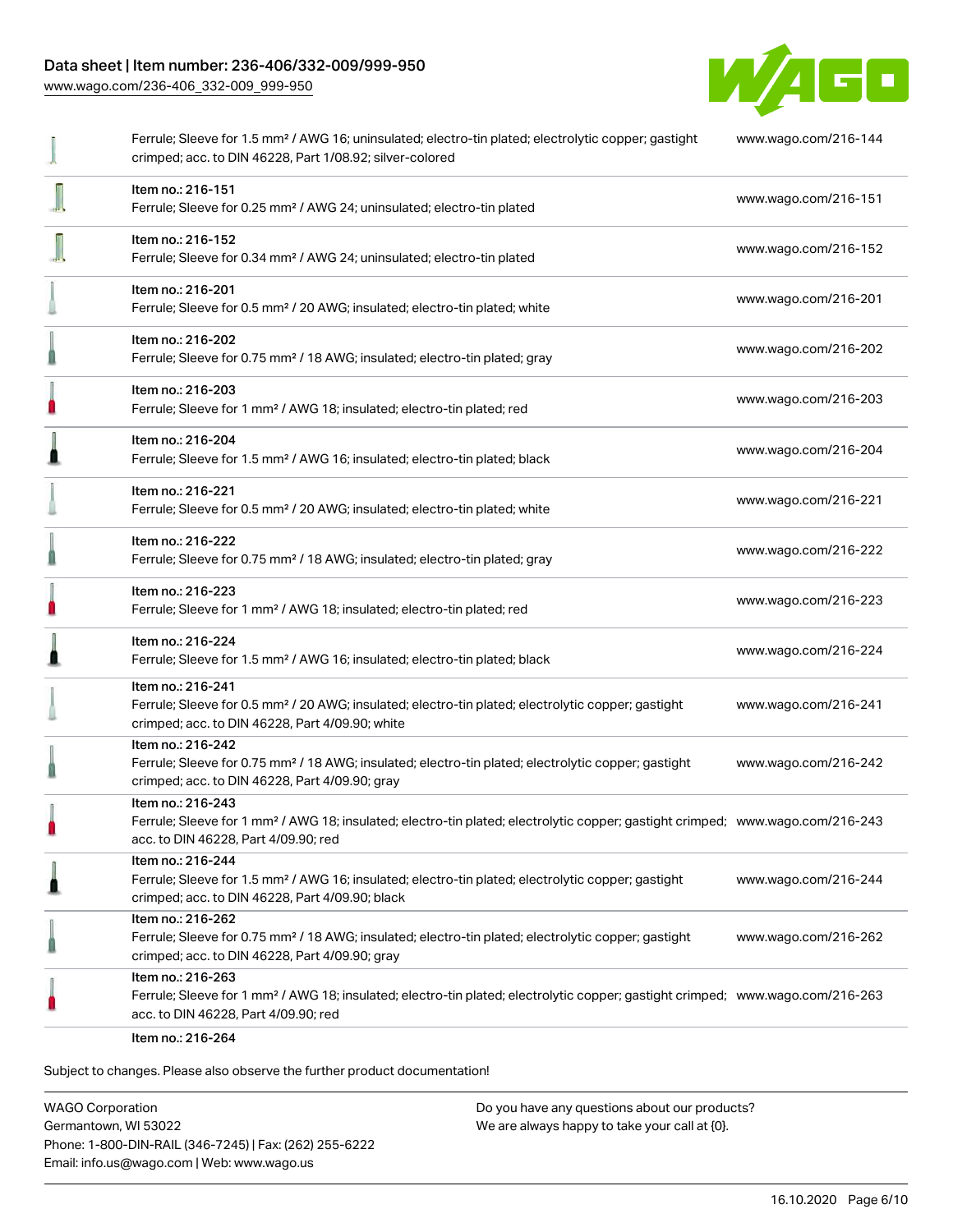Data sheet | Item number: 236-406/332-009/999-950

[www.wago.com/236-406\\_332-009\\_999-950](http://www.wago.com/236-406_332-009_999-950)



|       | Ferrule; Sleeve for 1.5 mm <sup>2</sup> / AWG 16; insulated; electro-tin plated; electrolytic copper; gastight<br>crimped; acc. to DIN 46228, Part 4/09.90; black                      | www.wago.com/216-264 |
|-------|----------------------------------------------------------------------------------------------------------------------------------------------------------------------------------------|----------------------|
|       | Item no.: 216-284<br>Ferrule; Sleeve for 1.5 mm <sup>2</sup> / AWG 16; insulated; electro-tin plated; electrolytic copper; gastight<br>crimped; acc. to DIN 46228, Part 4/09.90; black | www.wago.com/216-284 |
|       | Item no.: 216-301<br>Ferrule; Sleeve for 0.25 mm <sup>2</sup> / AWG 24; insulated; electro-tin plated; yellow                                                                          | www.wago.com/216-301 |
|       | Item no.: 216-302<br>Ferrule; Sleeve for 0.34 mm <sup>2</sup> / 22 AWG; insulated; electro-tin plated; green                                                                           | www.wago.com/216-302 |
|       | Item no.: 216-321<br>Ferrule; Sleeve for 0.25 mm <sup>2</sup> / AWG 24; insulated; electro-tin plated; yellow                                                                          | www.wago.com/216-321 |
|       | Item no.: 216-322<br>Ferrule; Sleeve for 0.34 mm <sup>2</sup> / 22 AWG; insulated; electro-tin plated; green                                                                           | www.wago.com/216-322 |
| check |                                                                                                                                                                                        |                      |
|       | Item no.: 231-127<br>Testing plug module with contact stud; for 236 Series; Pin spacing 5 mm / 0.197 in; 2,50 mm <sup>2</sup> ; gray                                                   | www.wago.com/231-127 |
|       | Item no.: 231-128<br>Testing plug module with contact stud; Pin spacing 5.08 mm / 0.2 in; 2,50 mm <sup>2</sup> ; orange                                                                | www.wago.com/231-128 |

# Downloads Documentation

| <b>Additional Information</b> |  |
|-------------------------------|--|
|-------------------------------|--|

| Technical explanations                                                                                                                                                 | Apr 3, 2019                                                                                       | pdf<br>3.6 MB | Download |
|------------------------------------------------------------------------------------------------------------------------------------------------------------------------|---------------------------------------------------------------------------------------------------|---------------|----------|
| <b>CAD files</b>                                                                                                                                                       |                                                                                                   |               |          |
| <b>CAD</b> data                                                                                                                                                        |                                                                                                   |               |          |
| 2D/3D Models 236-406/332-009/999-950                                                                                                                                   |                                                                                                   | URL           | Download |
| <b>CAE</b> data                                                                                                                                                        |                                                                                                   |               |          |
| EPLAN Data Portal 236-406/332-009/999-950                                                                                                                              |                                                                                                   | <b>URL</b>    | Download |
| <b>PCB Design</b>                                                                                                                                                      |                                                                                                   |               |          |
| Symbol and Footprint 236-406/332-009/999-950                                                                                                                           |                                                                                                   | URL           | Download |
| CAx data for your PCB design, consisting of "schematic symbols and PCB footprints",<br>allow easy integration of the WAGO component into your development environment. |                                                                                                   |               |          |
| Subject to changes. Please also observe the further product documentation!                                                                                             |                                                                                                   |               |          |
| <b>WAGO Corporation</b><br>Germantown, WI 53022<br>Phone: 1-800-DIN-RAIL (346-7245)   Fax: (262) 255-6222<br>Email: info.us@wago.com   Web: www.wago.us                | Do you have any questions about our products?<br>We are always happy to take your call at $[0]$ . |               |          |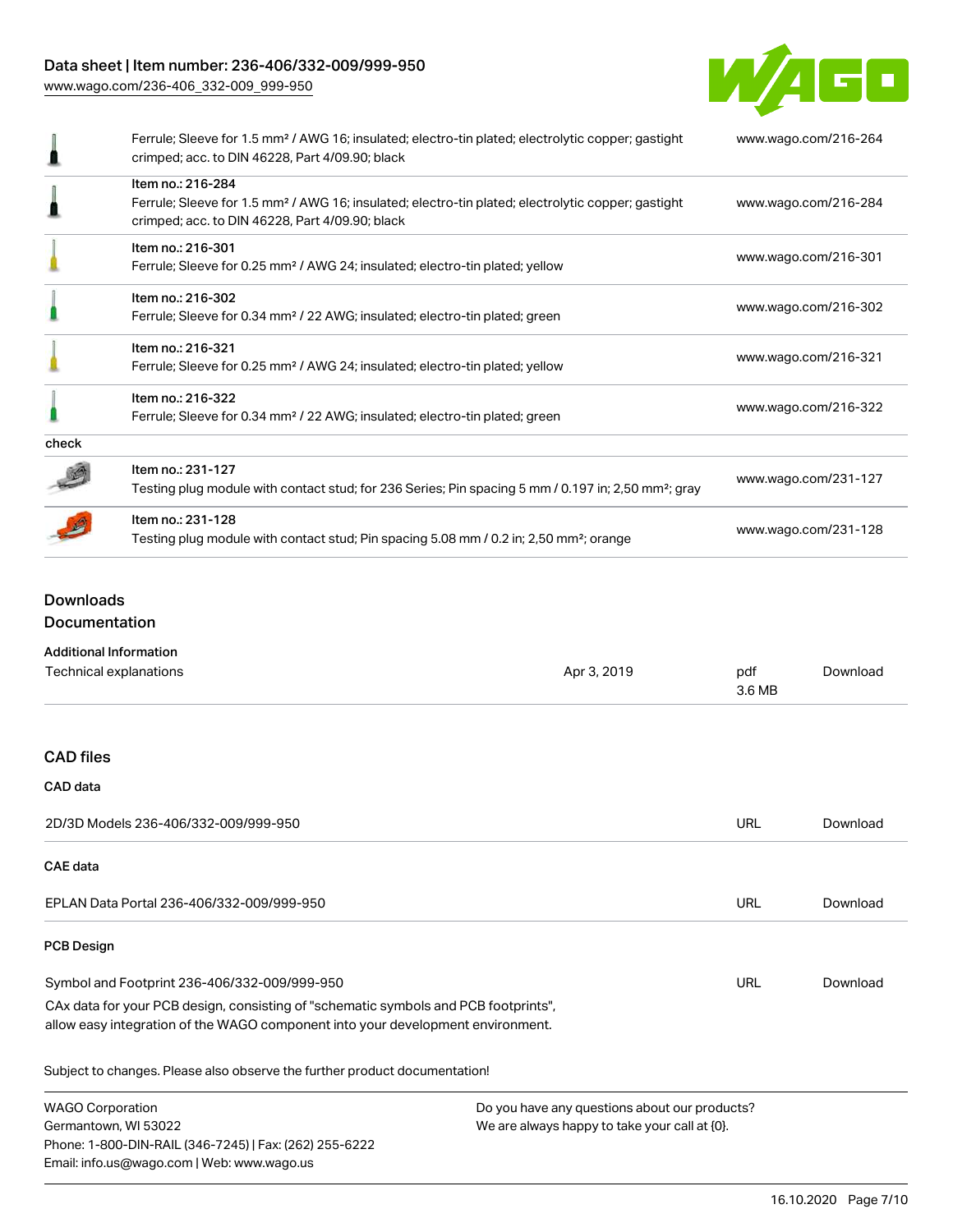

#### Supported formats:

- $\blacksquare$ Accel EDA 14 & 15
- $\blacksquare$ Altium 6 to current version
- $\blacksquare$ Cadence Allegro
- $\blacksquare$ **DesignSpark**
- $\blacksquare$ Eagle Libraries
- $\blacksquare$ KiCad
- $\blacksquare$ Mentor Graphics BoardStation
- $\blacksquare$ Mentor Graphics Design Architect
- $\blacksquare$ Mentor Graphics Design Expedition 99 and 2000
- $\blacksquare$ OrCAD 9.X PCB and Capture
- $\blacksquare$ PADS PowerPCB 3, 3.5, 4.X, and 5.X
- $\blacksquare$ PADS PowerPCB and PowerLogic 3.0
- $\blacksquare$ PCAD 2000, 2001, 2002, 2004, and 2006
- $\blacksquare$ Pulsonix 8.5 or newer
- $\blacksquare$ STL
- 3D STEP П
- $\blacksquare$ TARGET 3001!
- $\blacksquare$ View Logic ViewDraw
- П Quadcept
- Zuken CadStar 3 and 4  $\blacksquare$
- Zuken CR-5000 and CR-8000 П

PCB Component Libraries (EDA), PCB CAD Library Ultra Librarian

Installation Notes

Conductor termination

Subject to changes. Please also observe the further product documentation!

WAGO Corporation Germantown, WI 53022 Phone: 1-800-DIN-RAIL (346-7245) | Fax: (262) 255-6222 Email: info.us@wago.com | Web: www.wago.us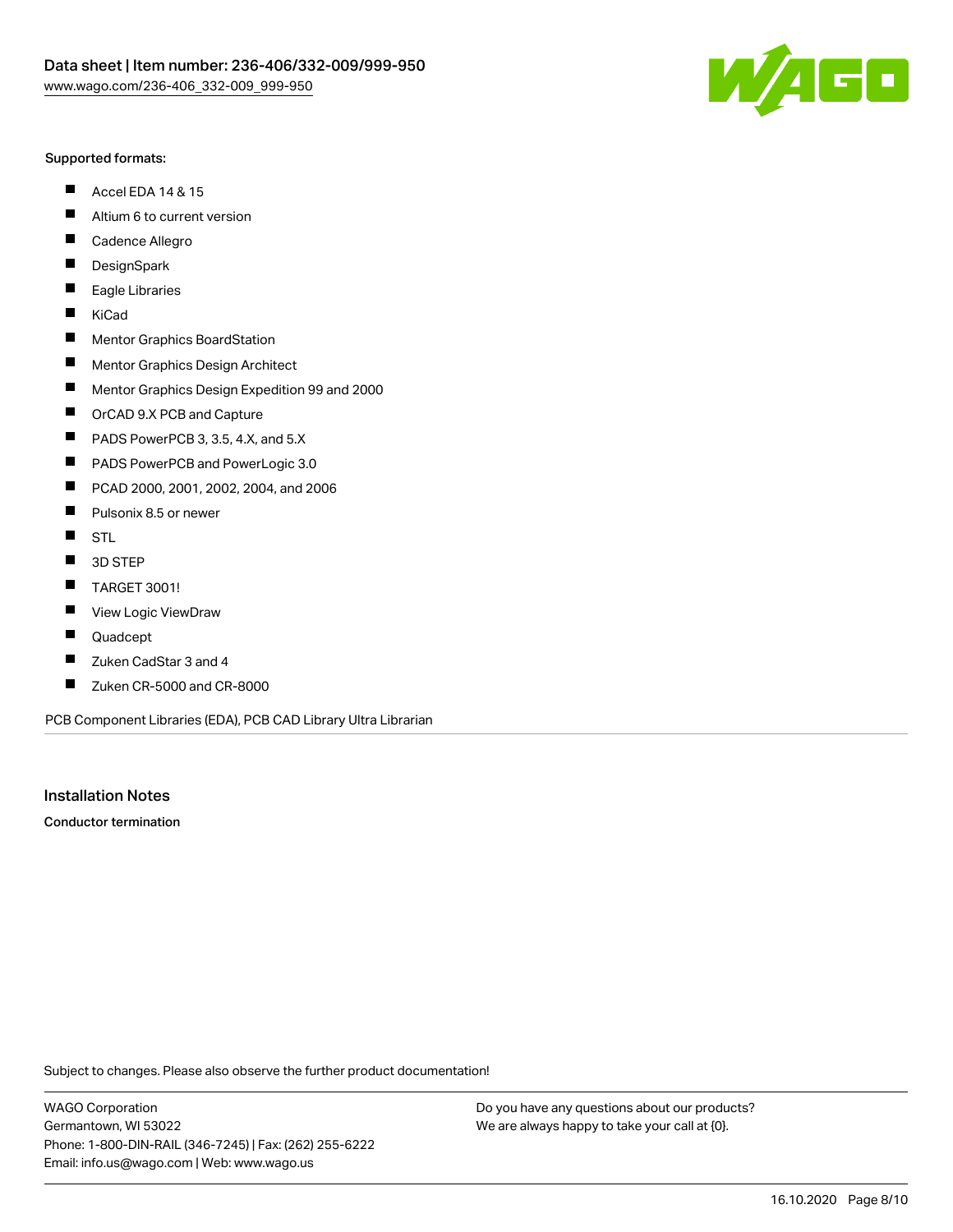### Data sheet | Item number: 236-406/332-009/999-950 [www.wago.com/236-406\\_332-009\\_999-950](http://www.wago.com/236-406_332-009_999-950)





Inserting a conductor via 3.5 mm screwdriver.



screwdriver.

Inserting a conductor via 3.5 mm Inserting a conductor via operating tool.

Screwdriver actuation parallel to conductor entry.

Screwdriver actuation perpendicular to conductor entry.



Compared to standard screwdrivers, these operating tools are far more convenient for wiring PCB terminal strips at factory.

Installation

Subject to changes. Please also observe the further product documentation!

WAGO Corporation Germantown, WI 53022 Phone: 1-800-DIN-RAIL (346-7245) | Fax: (262) 255-6222 Email: info.us@wago.com | Web: www.wago.us